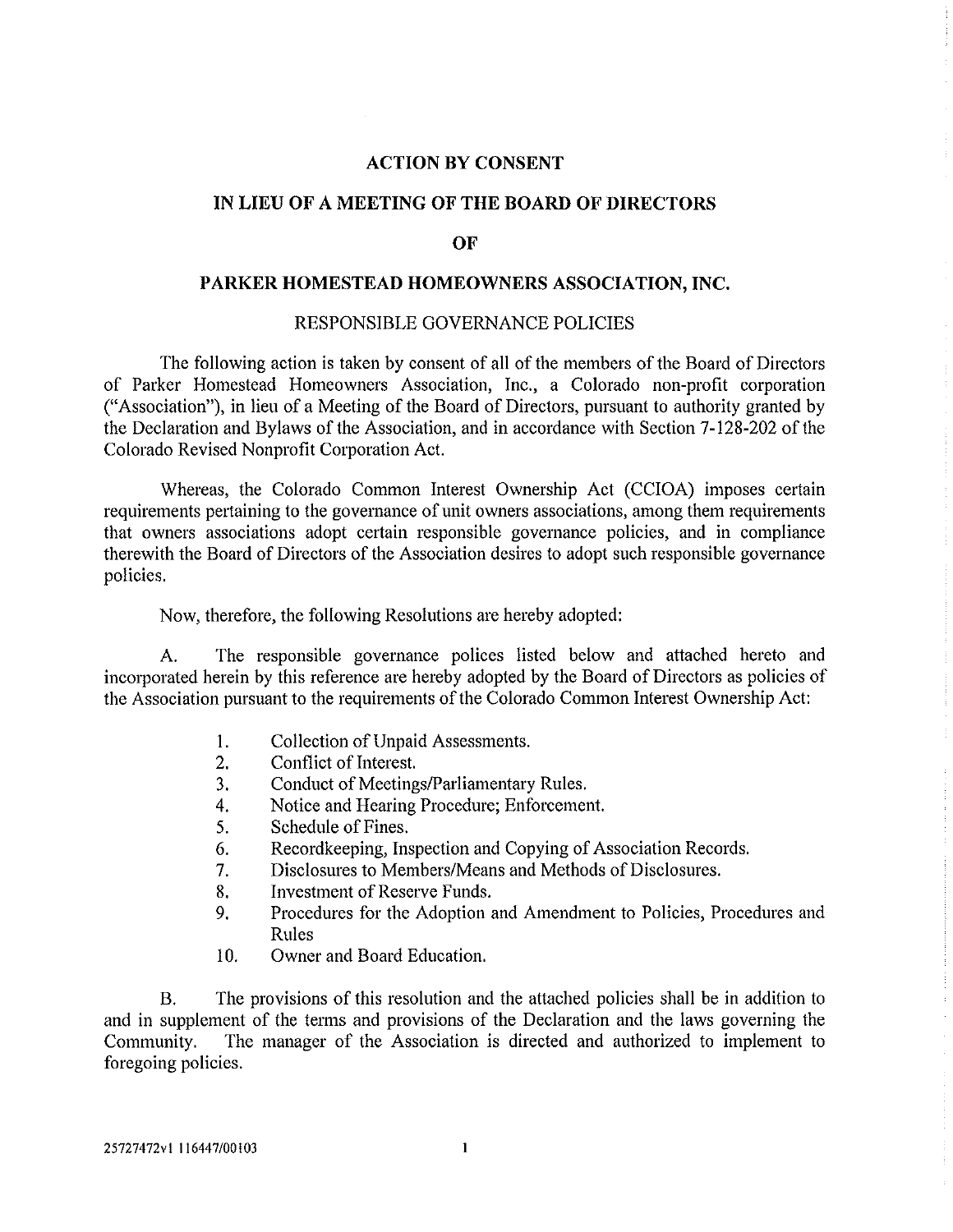C. The Board of Directors may deviate from the procedures set forth if in its sole discretion such deviation is reasonable under the circumstances.

D. The attached polices may be amended at any time from time to time by the Board of Directors.

E. The signing of this Resolution shall constitute full ratification hereof pursuant to the Association's governing documents and Section 7-128-202 of the Colorado Revised Nonprofit Corporation Act and a copy of hereof shall be made a patt of the Association's records and filed with the minutes of the meetings of the Board of Directors.

F. The foregoing Resolutions shall be effective  $\sqrt{\nu}$  10  $\mu$  2014, regardless of the date of execution hereof.

Name: Andrew Trietley, Director

Name: Frank Walker, Director

Leze

Name: Kristi Balken, Director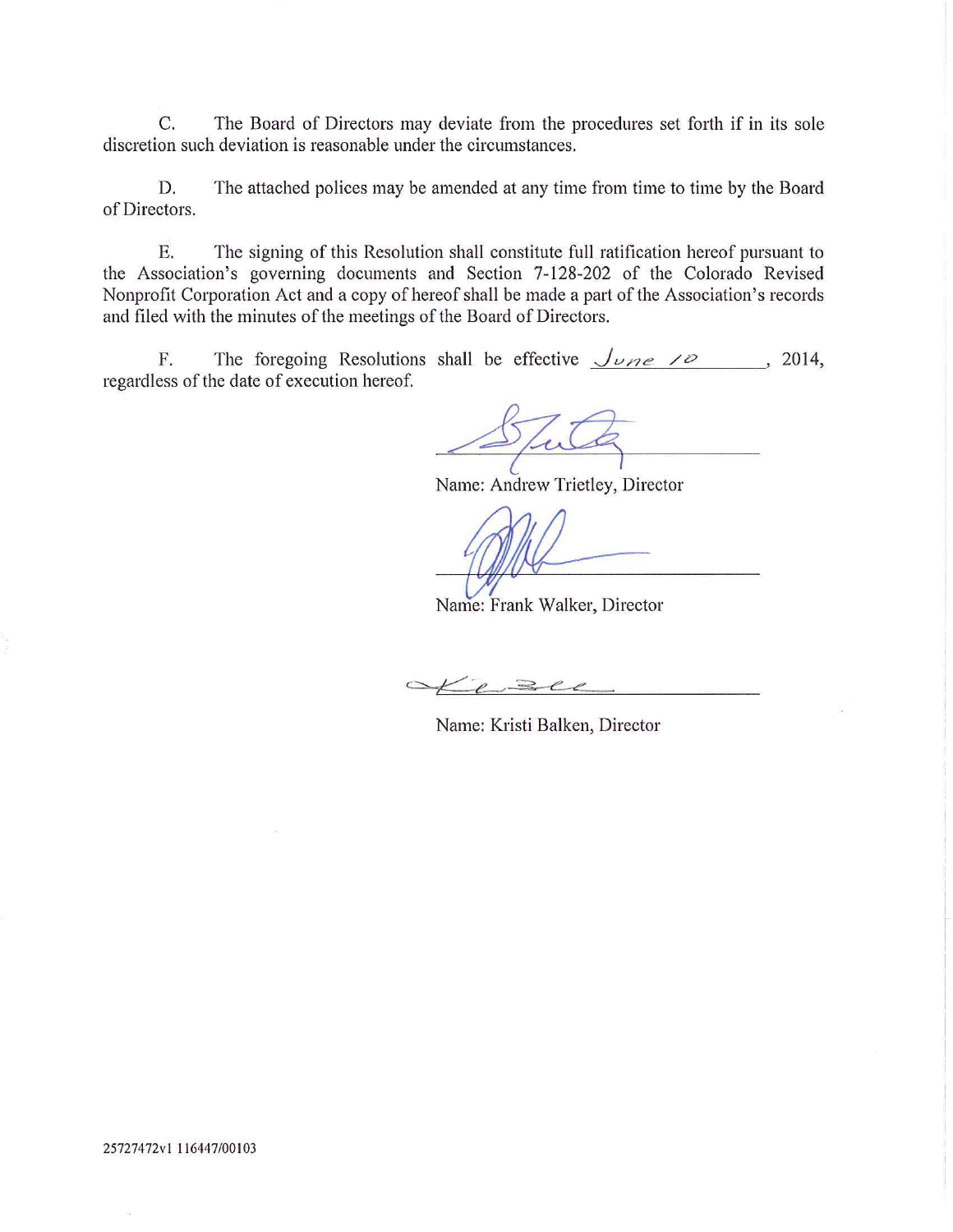Colorado Common Interest Ownership Act

#### **COLLECTION OF UNPAID ASSESSMENTS**

A. If an Owner fails to timely pay Assessments or any money or sums due to the Association, the Association may require reimbursement for collection costs and reasonable attorney fees and costs incurred as a result of such failure without the necessity of commencing a legal proceeding.

B. Interest and other costs and charges shall not be abated during any protest or appeal of a failure to pay assessments.

C. If an Owner shall fail to pay any assessment within 10 days after the due date of any invoice for the payment thereof, the Owner is subject to a late charge in the amount of \$25.00 in addition to the unpaid assessments.

D. Any assessments not paid within 10 days after the due date of any invoice for the payment thereof shall bear interest at the annual rate specified in the Declaration until paid in full.

E. At any time after any assessment is not paid in a timely fashion, the Association may file a lien against the Owner's unit for such unpaid assessments, together with any and all late charges, interest, attorneys' fees, and other costs and charges.

F. Nothing in this section shall prevent the Association or the Board from pursuing the collection of unpaid assessments by litigation or other proceedings directly against any Owners.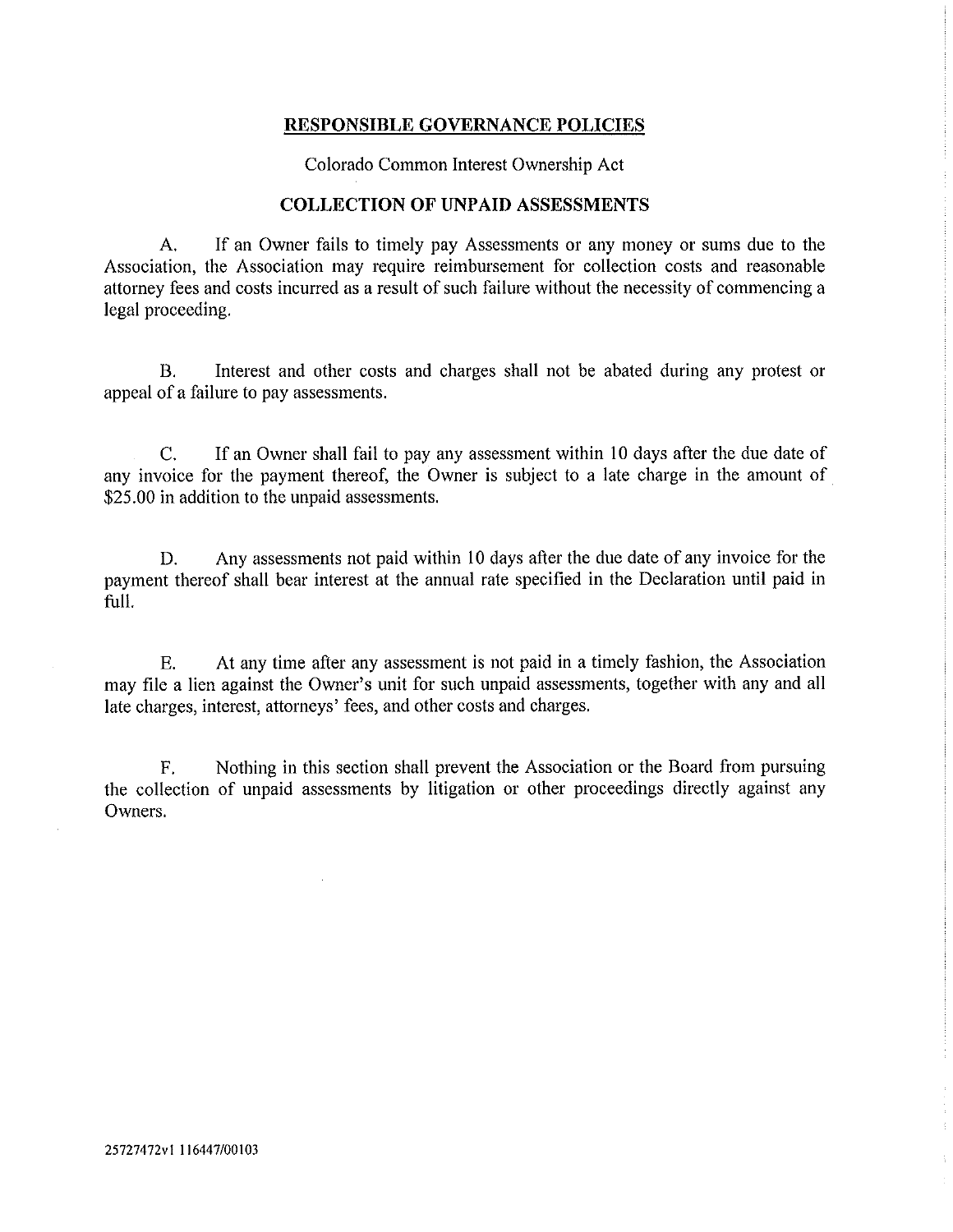Colorado Common Interest Ownership Act

### **CONFLICT OF INTEREST**

The provisions of Section 38-33.3-310.5, C.R.S., shall apply to the Association and the members of the Board of Directors in regard to conflicting interest transactions. A "conflicting interest transaction" means a contract, transaction, or other financial relationship between the Association and a director of the Association, or between the Association and a party related to the director, or between the Association and an entity in which a director of the Association is a director, officer or has a financial interest. If a conflicting interest transaction exists, the director shall recuse himself or herself from discussing or voting on the issue unless the director discloses the material facts as to the director's relationship or interest as to the conflicting interest transaction to the Board of Directors, and the Board of Directors in good faith determines the conflicting interest transaction to be fair to the Association and authorizes, approves or ratifies the conflicting interest transaction by affirmative vote of majority of the disinterested directors.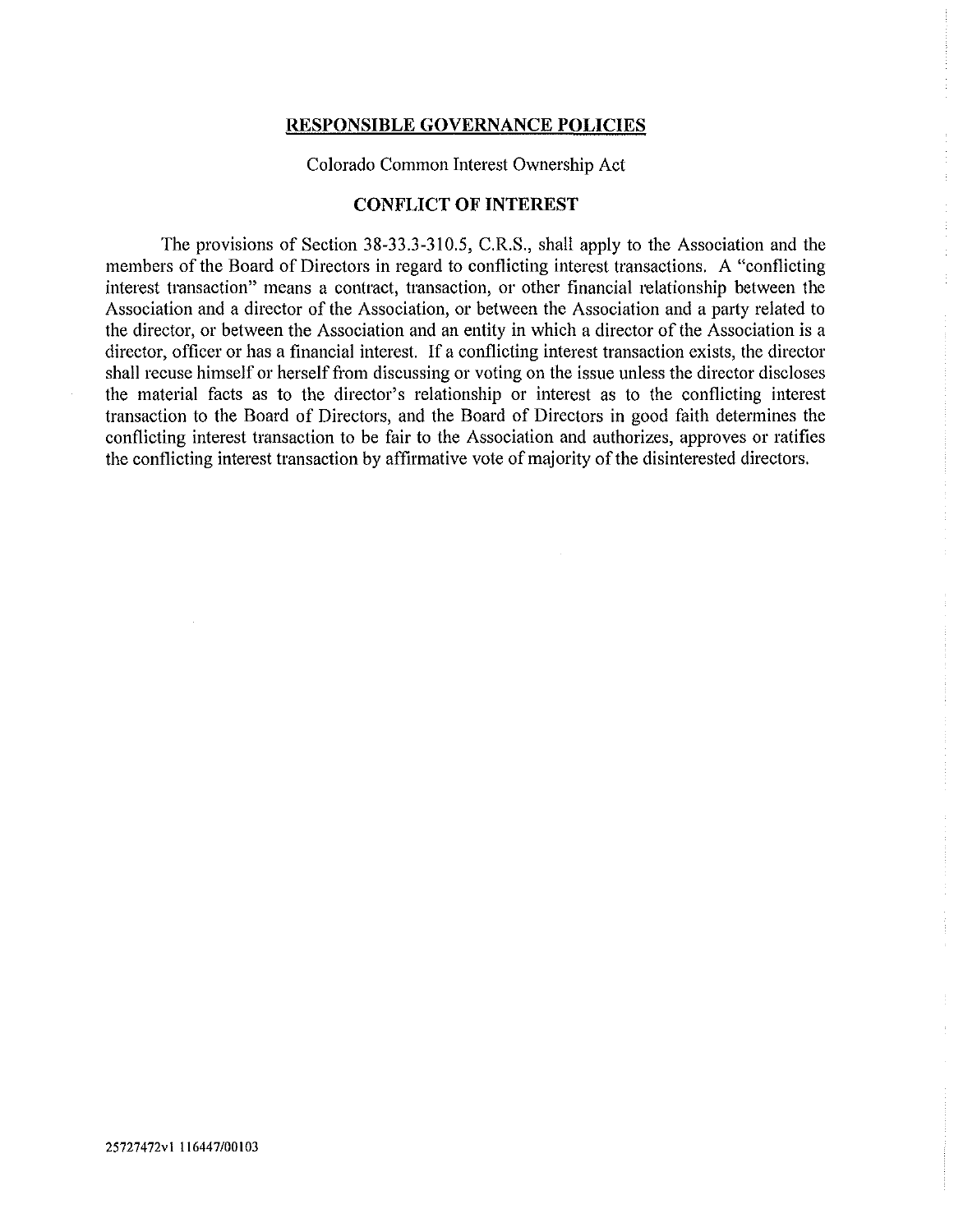Colorado Common Interest Ownership Act

## **CONDUCT OF MEETINGS/PARLIAMENTARY RULES**

A. PARLIAMENTARY RULES. Except when specifically or impliedly waived by the chairperson of a meeting (either of the Owners or the Board), Robett's Rules of Order (latest edition) shall govern the conduct of the Association's meetings when not in conflict with applicable laws or the Association governing documents or the provisions of the Colorado Revised Nonprofit Code; provided, however, that a strict or technical reading of such rules shall not be made so as to frustrate the will of the persons properly participating in said meeting.

## B. ORDER OF BUSINESS - OWNERS MEETINGS.

(i) The order of business at all meetings of the Owners shall be as follows: (a) roll call or check in procedure to determine the voting power represented at the meeting; (b) proof of notice of meeting or waiver of notice; (c) approval of minutes of the preceding meeting; (d) reports of officers; (e) repotts of committees; (f) appointment of elections inspectors who shall count the votes (at annual meetings or special meetings held for election purposes); (g) election of members of the Board of Directors (at annual meetings or special meetings held for such purpose); (h) unfinished business; and (i) new business. The order of business may be changed by duly approved motion.

(ii) Written ballots must be counted by a neutral third party or by a committee of volunteers composed of Owners who are selected or appointed at an open meeting, in a fair manner, by the chair of the Board or another person presiding during that portion of the meeting. The volunteers may not be Board members, or candidates in a contested election for a Board position.

(iii) The Association shall conduct contested elections for members of the Board of Directors by secret written ballot. Uncontested elections for members of the Board of Directors and all other matters to be voted on at a meeting of the Owners may be conducted by any method determined by the Board of Directors including acclamation, by hand, by voice or by written ballot. Votes shall be held by secret written ballot upon the request of 20% of the Owners who are present at a meeting in person or by proxy.

C. BOARD MEETINGS. Board meetings shall be conducted in accordance with applicable provisions of the Colorado Revised Nonprofit Corporations Code, the Colorado Common Interest Ownership Act and the Association's governing documents. Regular and special meetings of the Board shall be open to all Owners. Owners may attend and speak at such meetings by addressing the Board during the Owner Comment Section of the agenda, or at other appropriate times determined by the Board upon specific issues under discussion but before the Board votes on the issue; provided, however, that the Board may establish reasonable limitations on the time an Owner may speak at such meeting.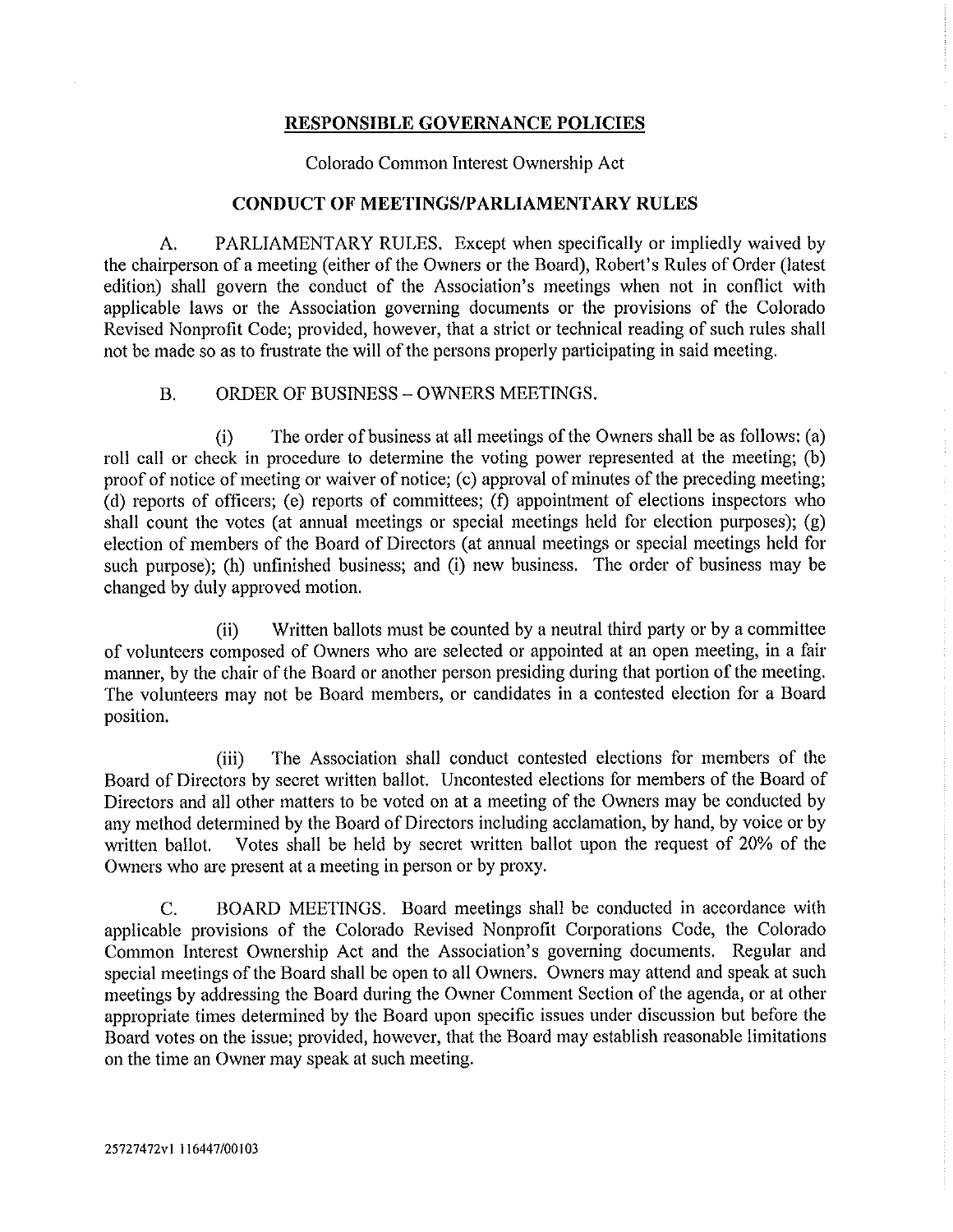Colorado Common Interest Ownership Act

## **NOTICE AND HEARING PROCEDURE; ENFORCEMENT**

A. NOTICE. Whenever the provisions of the Declaration or of the other governing documents of the Association or the Colorado Common Interest Ownership Act require that an action be taken after notice and opportunity to be heard, and at any other time the Board determines, the affected Owners have the right to receive notice of the proposed action and the right to be heard by oral comment or in writing. Notice shall be given to each affected Owner in writing delivered personally or by mail at such address as appears in the records of the Association, or notice shall be published in a newsletter or similar publication which is routinely circulated to all Owners, and may include posting on an Association website or provided by email to Members who so request and provide the Association with their electronic mail addresses, if such electronic means are available. If notice is being given to an Owner alleging a violation of the governing documents or seeking to impose a fine, the notice must be given to such Owner by personal delivery or by mail as provided in subsection C below. In no event shall notice be given less than three (3) days before proposed action is to be taken. The notice shall invite comment (orally or in writing) to the Board before or at the scheduled time of any meeting or hearing.

B. HEARING. For matters that the provisions of the Declaration or of the other governing documents of the Association or the Colorado Common Interest Ownership Act require that an action be taken after notice and hearing, or before the Board acts to impose a fine on any Owner, the hearing shall be held before the Board to determine, among other factual issues, whether the alleged violation actually occurred and whether the Owner is the person who should be held responsible for the alleged violation. Owners and other persons invited to comment or called to testify at the hearing shall be afforded a reasonable opportunity to be heard. Any respondent shall be afforded a reasonable opportunity to be heard. Prior to the effectiveness of any sanction imposed by the Board, proof of notice and the invitation to be heard shall be placed in the minutes of the meeting. Such proof shall be deemed adequate if a copy of the notice together with a statement of the date and manner of delivery is entered by the Association's managing agent, and officer, a Director or the person who mailed or delivered such notice. Unless attendance is for the express purpose of objecting to the hearing because of improper notice, the notice requirement shall be deemed satisfied if a respondent appears at the meeting. The minutes of the meeting shall contain a written statement of the results of the hearing, and if the hearing involves a matter where a sanction is imposed, the sanction, if any, imposed. Hearings must be conducted before and impartial decision maker which is a person or group of persons who have the authority to make a decision regarding the enforcement of the Declaration and rules and regulations, and who does not have a direct personal of financial interest in the outcome. A quorum of the Board shall serve as the impartial decision maker unless a quorum can not be constituted of persons who do not have a direct personal of financial interest in the outcome of the hearing, in which case the Board shall appoint a hearing committee of one or more persons to act as the impattial decision maker.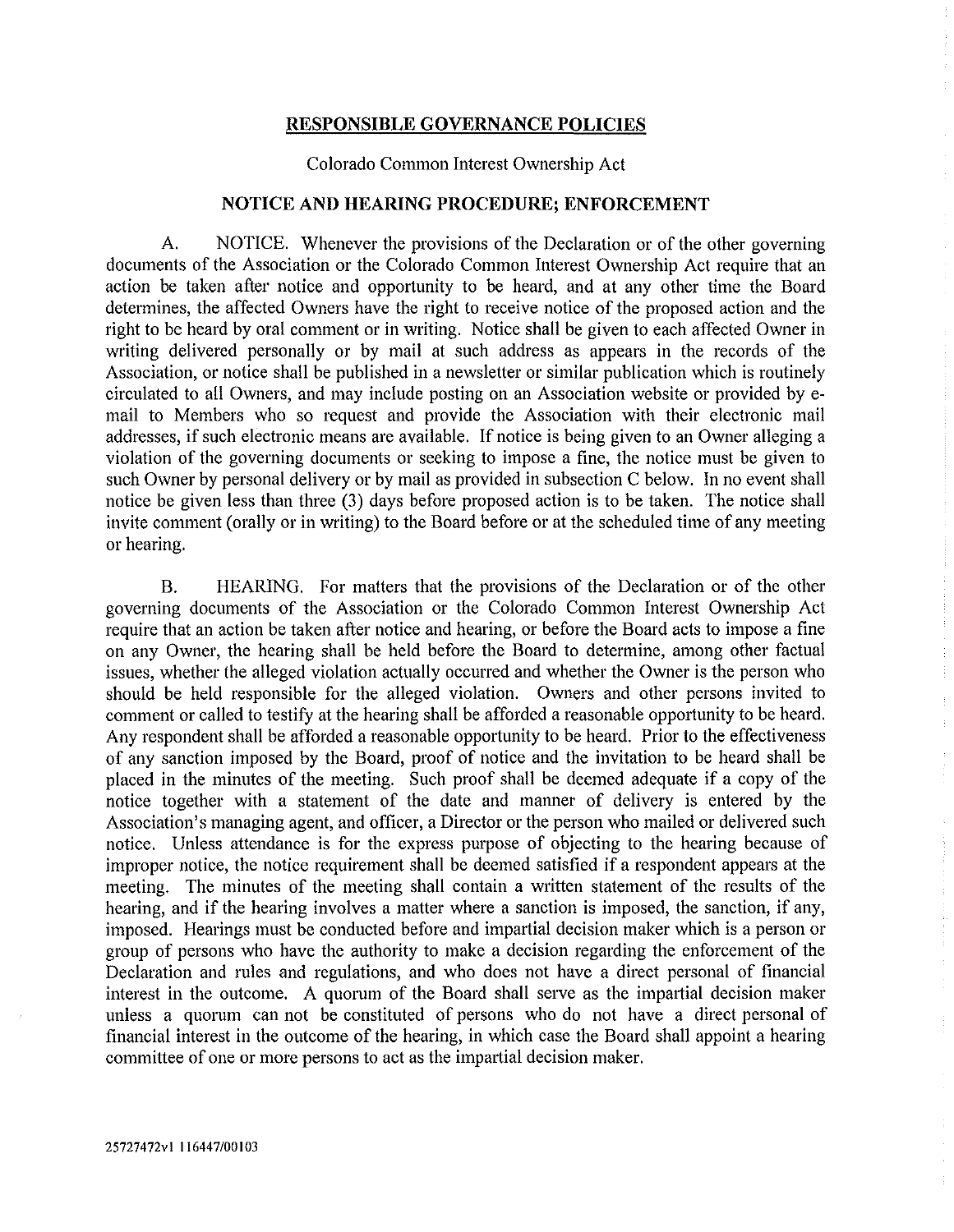NOTICE AND HEARING PROCEDURE; ENFORCEMENT Page 2

## C. ENFORCEMENT.

(i) GENERAL. The Association shall have the authority to enforce the Declaration and the adopted rules and regulations of the Association in accordance with the applicable enforcement provisions set forth in the Declaration and the Colorado Common Interest Ownership Act. The policies and protocols of the Association applicable to the use of mediation and arbitration, as well as other procedures in the resolution of disputes are set forth in the Declaration.

(ii) NOTICE OF VIOLATION. In the event of an alleged violation of the Association governing documents, or before the Board acts to impose a fine on an Owner for an alleged violation, then notwithstanding subsection A above, written notice of such alleged violation shall be delivered personally or mailed by first-class mail or by certified mail return receipt requested to an Owner or any occupant over the age of 18 (the "respondent") alleged to be in violation. The Owner shall have not less than 10 days to resolve the violation without additional intervention by the Association. The notice shall afford the person alleged to be in violation an opportunity for a hearing as provided in subsection B above before a sanction is imposed. An Owner may request a hearing and opportunity to be heard before an impartial decision maker, by providing written request for a hearing to the Association within 10 days of the initial notice date by mailing, faxing or hand delivering the request to the Association's managing agent.

(iii) SANCTIONS. Upon completion of the hearing, or if a hearing request has not been submitted, and subject to the provisions of the Declaration and the Act, the Association may then take any or all of the following actions: (i) levy a special assessment as provided in the Declaration; (ii) suspend said Owner's voting privileges as further provided in the Declaration; (iii) enter upon a unit to make necessary repairs, or to perform maintenance which, according to the Declaration, is the responsibility of the Owner; (iv) lien the unit in accordance with the Declaration; (v) suspend or condition the right of said Owner to use any recreational facilities, if any; (vi) charge the Owner for any maintenance performed upon his or her unit; (vii) impose a fine in accordance with the Association's adopted schedule of fines; or (viii) take any other action authorized by the Declaration or the Colorado Common Ownership Interest Act, including judicial remedies. Any suspension of voting rights shall be for a period of not more than thirty (30) days for any non-continuing infraction, but in the case of a continuing infraction (including nonpayment of any Assessment after the same becomes delinquent) may be imposed for so long as the violation continues. The failure of the Board to enforce the Association governing documents shall not constitute a waiver of the right to enforce the same thereafter. The remedies set forth above and otherwise provided by the Association governing documents shall be cumulative and none shall be exclusive.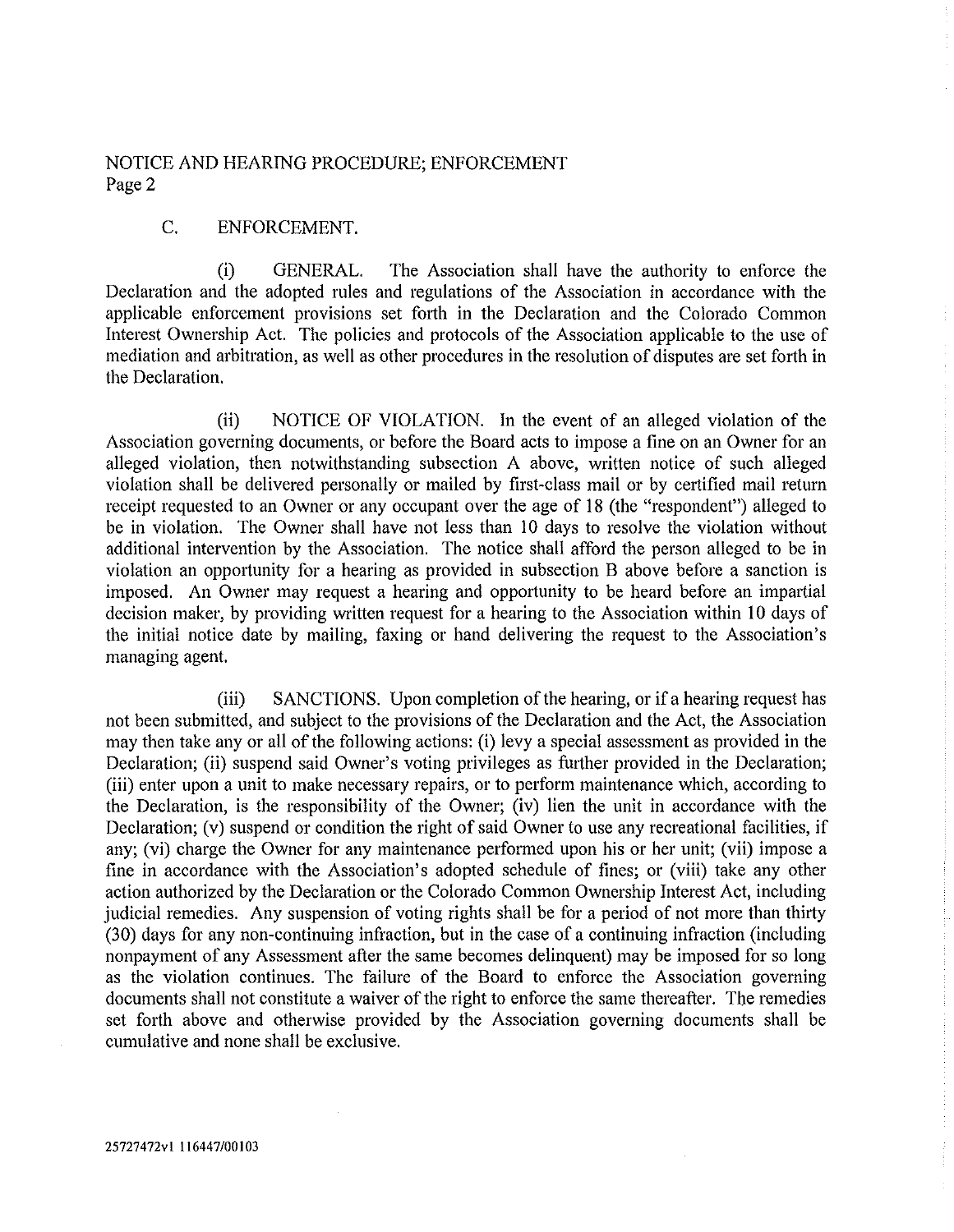## NOTICE AND HEARING PROCEDURE; ENFORCEMENT Page 3

D. PROCEDURE FOR DISPUTES NOT COVERED BY THE DECLARATION OR BYLAWS. In the event of dispute between the Association and an Owner, for which a method, policy or procedure to address such dispute is not provided by the Declaration, Bylaws or the Policies of the Association, the Owner is invited and encouraged to meet with the Manager, or if there is no Manager, the Board, to resolve the dispute informally and without the need for litigation. If the Owner requests to meet with the Manager (or the Board if there is no Manager), the Association shall make a reasonable effort to comply with the Owner's request. Any statements made in compromise negotiations regarding the dispute between the Owner and the Manager at a meeting held pursuant to this policy may not be used to prove liability for claims disputed as to validity or amount. Any settlement or compromise reached as a result of this Policy does not constitute a precedent for purposes of any other or subsequent dispute between the Association and any Owner. This policy does not require any specific form of alternative dispute resolution or require the parties to meet, and nothing in this policy requires the Association to mediate or arbitrate disputes between Owners.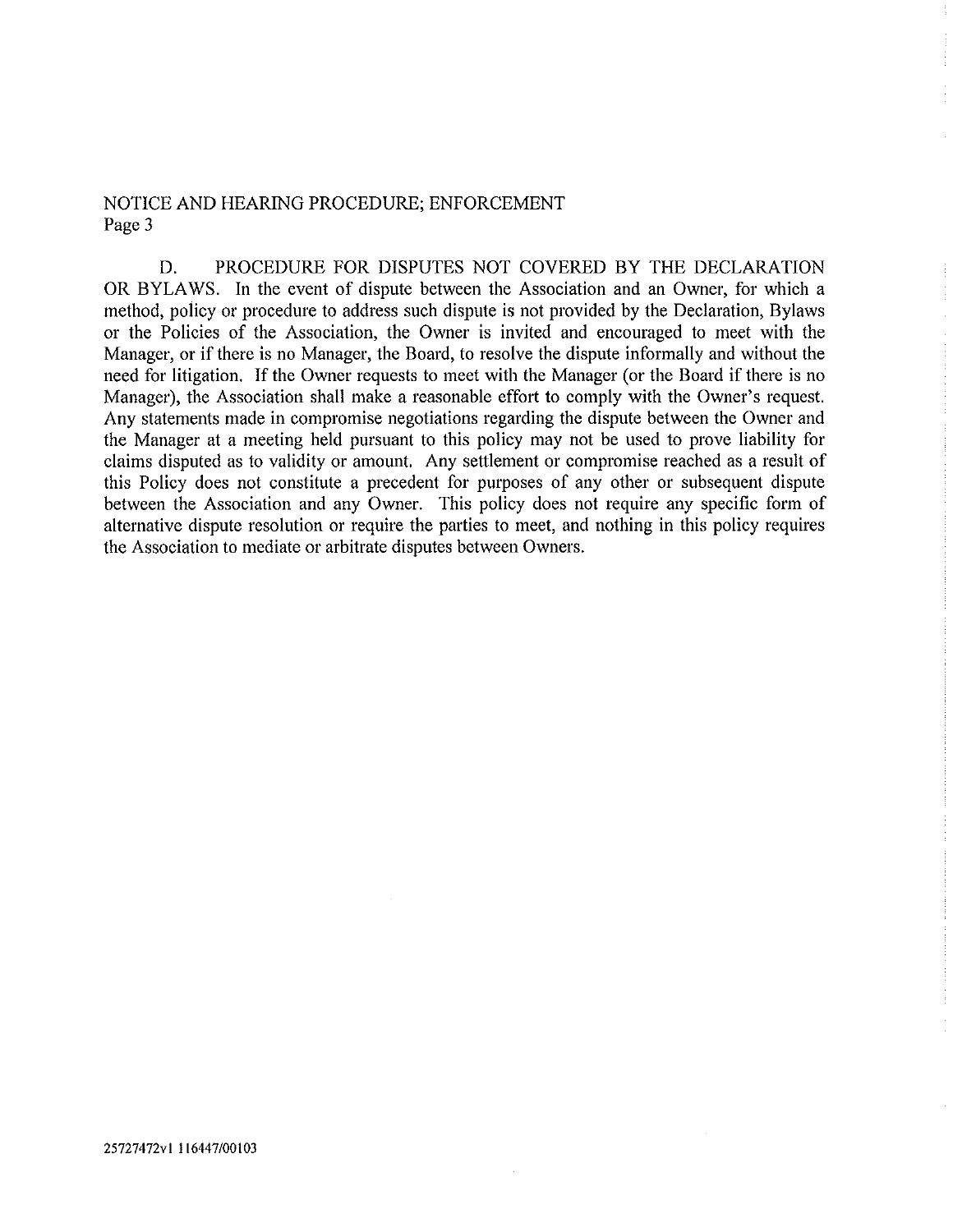Colorado Common Interest Ownership Act

## **SCHEDULE OF FINES**

A. If a violation of the Association's Declaration, rules and regulations or other Association governing documents remains unresolved within 10 days of the initial notice date (or such greater number of days specified in the notice) and following notice and opportunity for a hearing, or if a hearing request has not been submitted then the following fine schedule shall apply:

> First Violation  $$25.00$ Second and Subsequent Violations (same covenant or rule) \$50.00

Written notice of the fine shall be sent via regular mail.

B. If a violation is continuing and uninterrupted and remains unresolved within 30 days after the notice of fine date, then each day of non-compliance with such violation constitutes a separate violation. If any Owner is determined as having a continuous violation, then such Owner may be subject to a daily fine of \$25.00 for each day the violation is not corrected, following notice and opportunity for a hearing.

C. The Board shall have the authority to waive all, or any portion of a fine if, in its sole discretion, such waiver is appropriate under the circumstances.

D. Any fine is due and payable on notice and is considered delinquent if not paid within 10 days of the due date. Unpaid fines can become a lien on the property and shall be subject to applicable late charges and interest costs.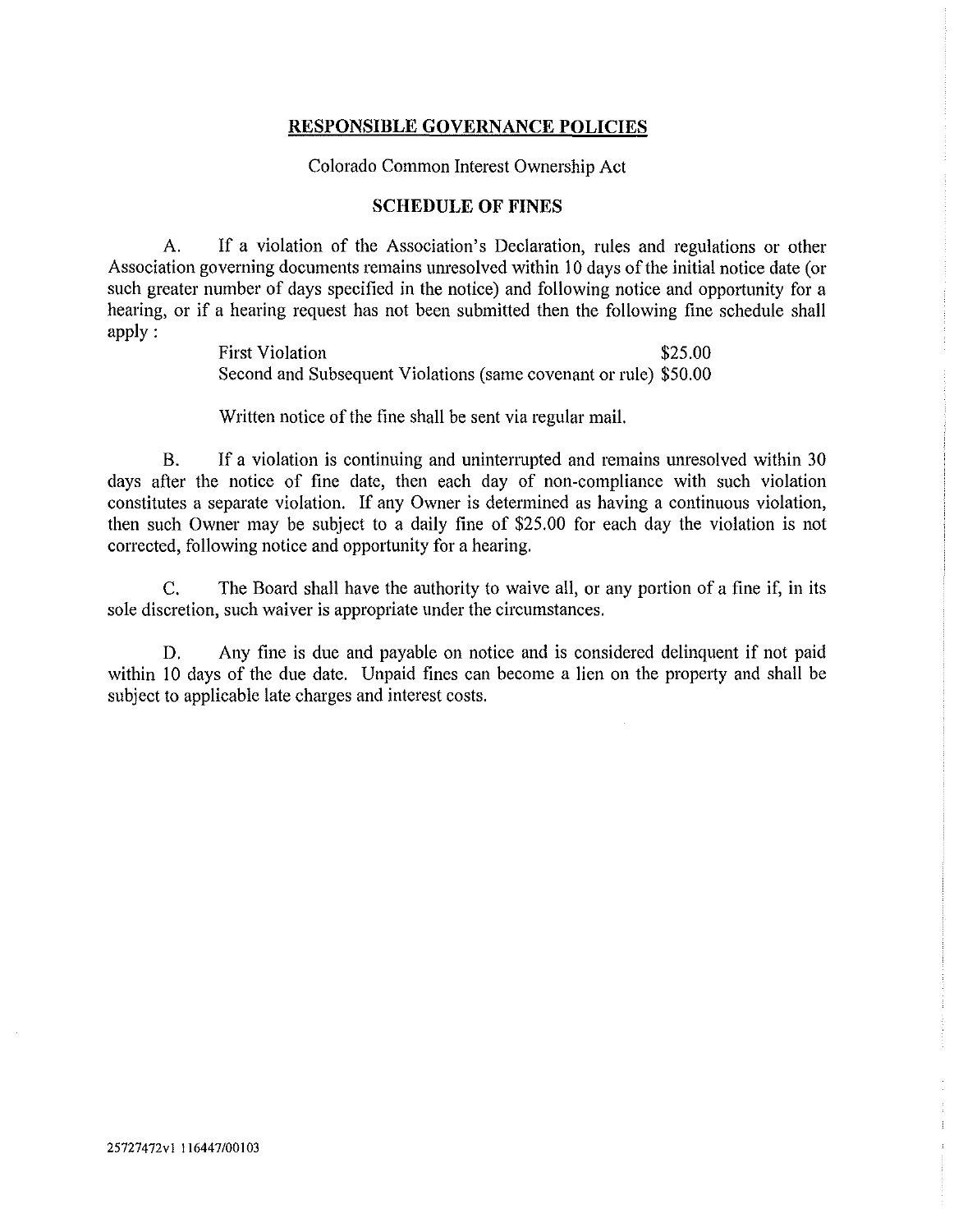Colorado Common Interest Ownership Act

## **RECORDKEEPING, INSPECTION AND COPYING OF ASSOCIATION RECORDS**

A. The Association shall keep as permanent records of the Association all of the records, documents, minutes, communications, statements, lists, reports, contracts and other items as required by Section 38-33.3-317, C.R.S. of the Colorado Common Interest Ownership Act.

B. The records that must be kept by the Association shall be made available for examination and copying by an Owner or the Owner's authorized agent.

C. The Association may charge a reasonable fee to cover the costs of labor and material, for copies of Association records. The fee may not exceed the estimated cost of production and reproduction of the records.

D. As used in this policy, "available" means available for examination or copying during normal business hours, upon notice of at least ten business days prior to inspection or production of documents, to the extent that the request describes with reasonable particularity the records sought and the purpose of the request, except that no statement of purpose is required for production of the Declaration, bylaws, articles of incorporation or rules and regulations of the Association.

E. A membership list or any part thereof may not be obtained or used by any person, without the consent of the Board of Directors, for any purpose umelated to an Owner's interest as a unit owner, including any purpose prohibited by Section 38-33.3-317, C.R.S. of the Colorado Common Interest Ownership Act.

F. The Association may withhold records from inspection and copying to the extent they are or concern any matter specified in Section 38-33.3-317(3), C.R.S. of the Colorado Common Interest Ownership Act, and shall withhold records from inspection and copying to the extent they are or concern any matter specified in Section 38-33.3-317(3.5), C.R.S. of the Colorado Common Interest Ownership Act.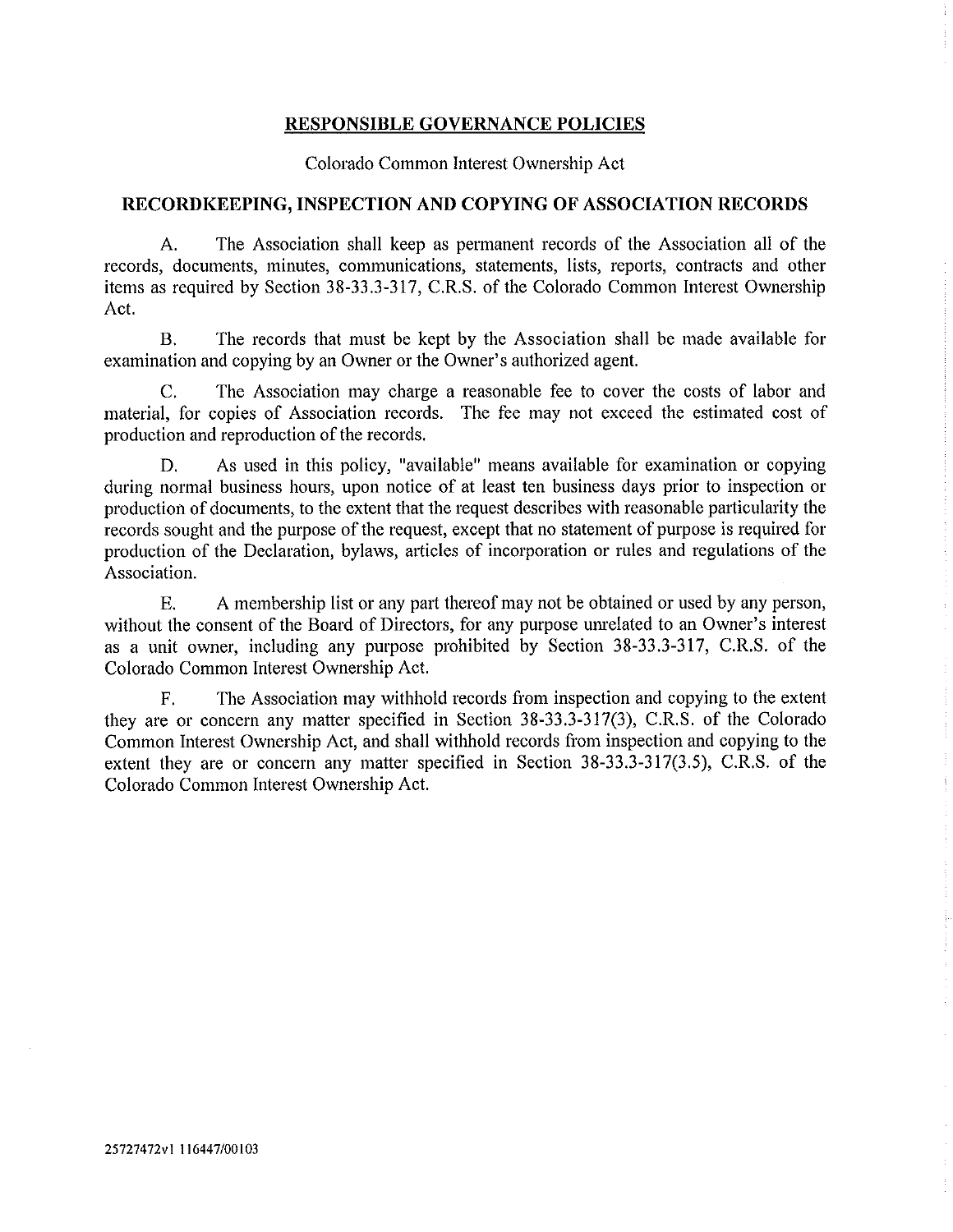Colorado Common Interest Ownership Act

### **DISCLOSURES TO MEMBERS**

A. The Association shall provide to the Members and other persons, if and to the extent required by the Colorado Common Interest Ownership Act, all disclosures and other information pertaining to the Association's operations, management and governance. Specifically, within 90 days after assuming control from the Declarant, the Association shall provide to Members, at least once per year, a written notice stating the name of the Community; the name of the Association; the name of the Association's designated agent or management company, if any; the valid physical address and telephone number for both the Association and the designated agent or management company, if any; and the initial date, reception number or book and page of the recording of the Declaration. If the Association's address, managing agent or management company changes, the Association shall provide all Owners with an amended notice within 90 days after the change.

B. Within 90 days after expiration or termination of the Declarant Control Period and within 90 days after the end of each fiscal year thereafter, the Association shall disclose the following information to owners:

- (i) The date on which the Association's fiscal year commences.
- (ii) The operating budget for the current fiscal year.
- (iii) A list, by unit type, of the Association's current assessments, including regular and special assessments.
- (iv) The Association's annual financial statements, including any amounts held in reserve, and it most recent available financial audit or review.
- (v) A list of all Association insurance policies, including but not limited to, property, general liability, Association director and professional liability, and fidelity polices. Such list shall include the company names, policy limits, policy deductibles, additional named insured, and expiration dates of the policies listed.
- (vi) The Association's Bylaws, Articles, and rules and regulations.
- (vii) The minutes of the Board and member meetings for the fiscal year immediately preceding the current annual disclosure.
- (viii) The Association's responsible governance policies as required by Colorado Common Interest Ownership Act.

## **MEANS AND METHODS OF DISCLOSURES**

The Association may accomplish the disclosures required above by one of the following means: Posting on an internet web page with accompanying notice of the web address via first class mail or e-mail; the maintenance of a literature table or binder at the Association's principal place of business; or mail or personal delivery. The cost of such distribution shall be accounted for as a Common Expense.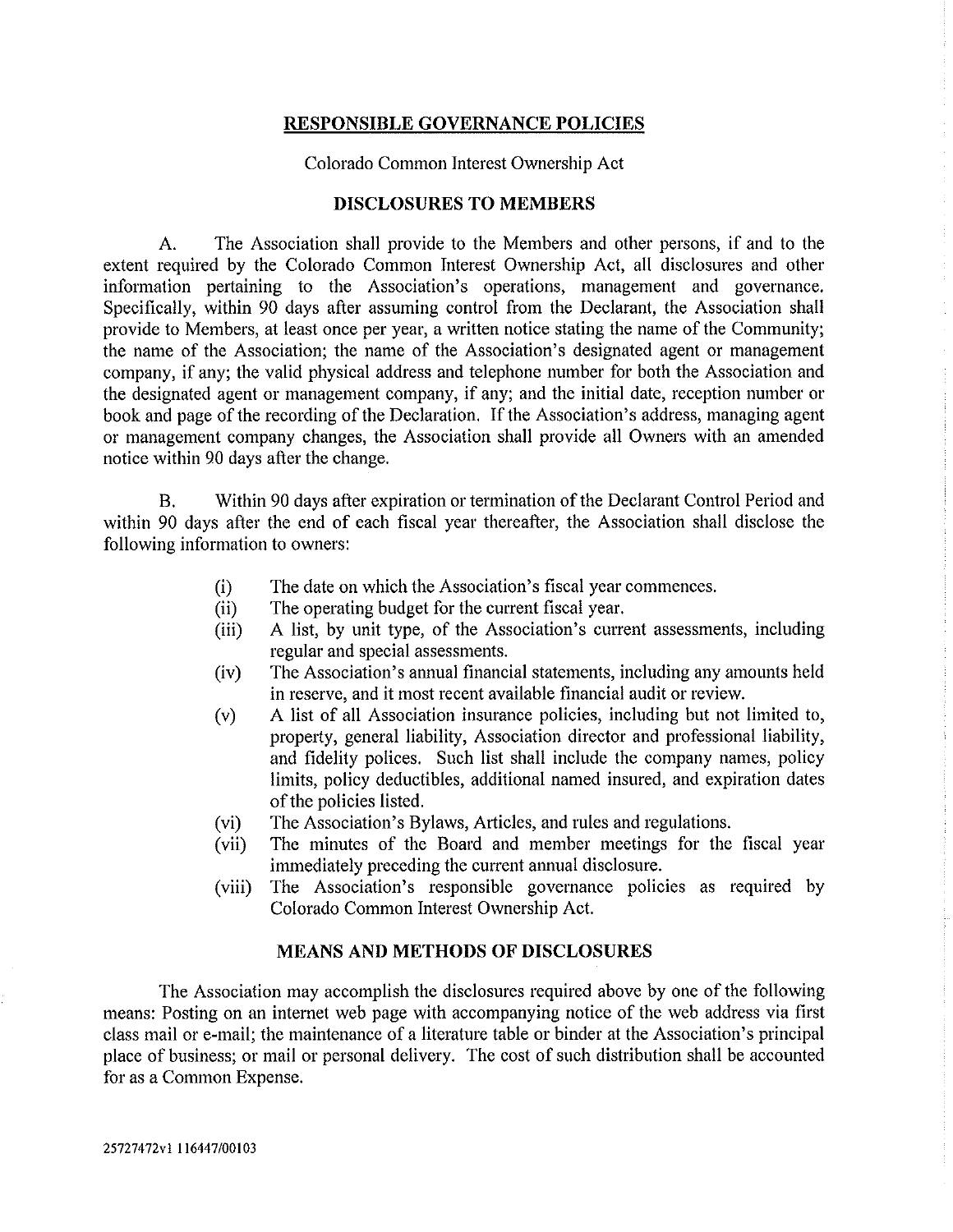Colorado Common Interest Ownership Act

## **INVESTMENT OF RESERVE FUNDS**

In order to minimize the amount of contributions, the Board shall invest the reserve funds of the Association in a Reserve Account so as to generate interest revenue that will accrue to the Reserve Account balance. The Association's overall objective with respect to any investment of reserve funds shall be the protection of the principal reserve funds invested and not maximization of returns on the investment. All investments shall be in the name of the Association, shall not be commingled with the Association's general operating account, and unless otherwise approved by a majority of the votes of the membership, shall be FDIC insured or otherwise guaranteed by the United States Government. Investments should take liquidity into consideration, such that funds are available to meet the repair and replacement schedule established by the periodic reserve study undertaken by the Association. The Board will make investment decisions in good faith and in a manner that the Board members believe to be in the best interests of the Association in accordance with the Colorado Revised Nonprofit Corporations Act. The Board may hire an investment counselor to assist in formulating an investment plan. The Board shall review the Reserve Account investment plan at least annually to ensure that the funds are receiving competitive yields, and shall be authorized to make prudent adjustments as needed. All checks drawn on the Reserve Account shall require the signature of no fewer than two officers of the Association or two authorized members of the Board.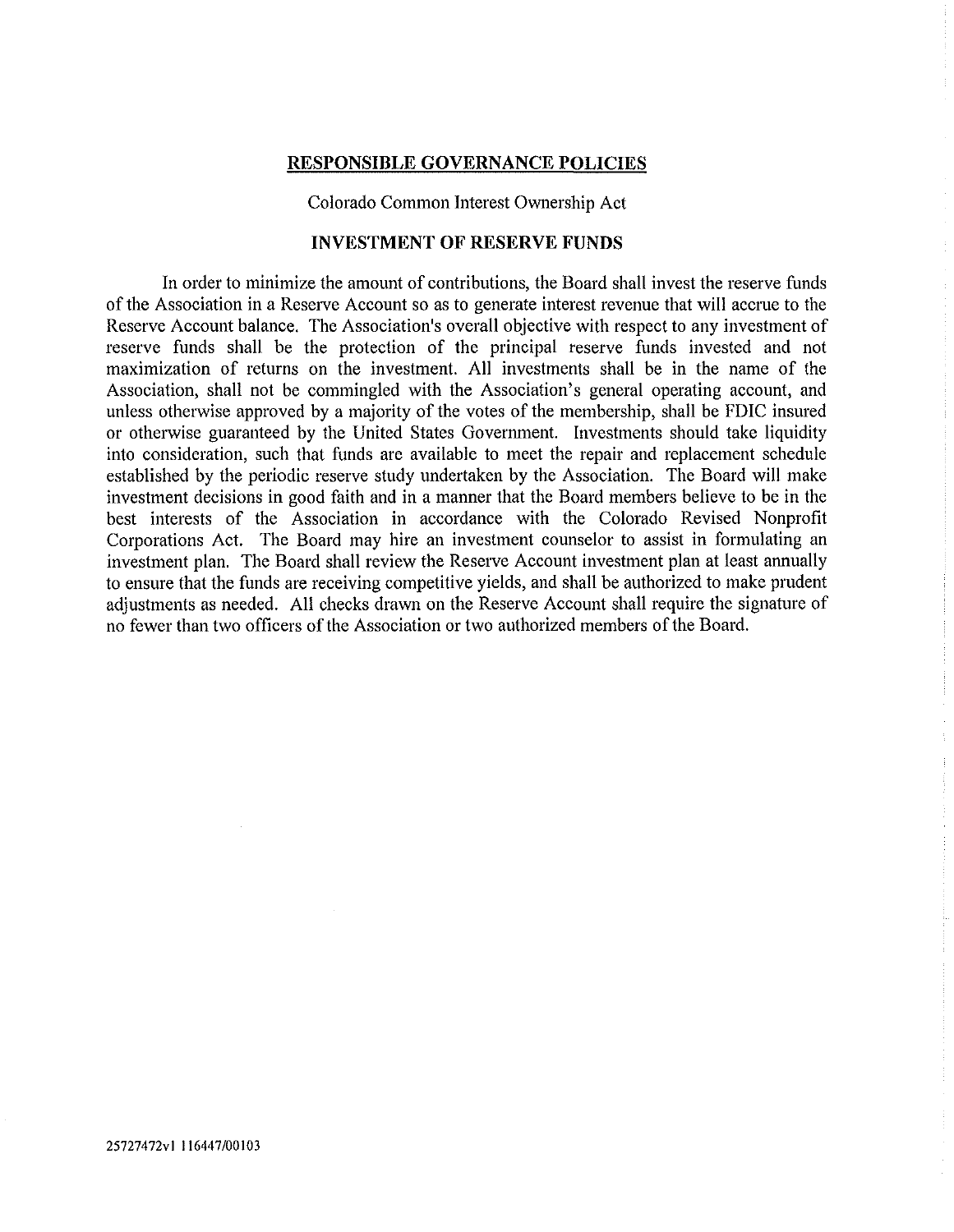Colorado Common Interest Ownership Act

# **PROCEDURES FOR THE ADOPTION AND AMENDMENT TO POLICIES, PROCEDURES AND RULES**

A. The Declaration shall not be amended or modified except in accordance with the terms thereof and as may be modified or amended under the Colorado Common Interest Ownership Act.

B. The Bylaws, the Rules and Regulations and the policies of the Association may amended or modified by a vote of a majority of the votes of a quorum of the Owners present in person or by proxy. The Board may amend the Bylaws, Rules and Regulations and the policies of the Association by a vote of a majority of the Board. Amendments to or modifications of the Bylaws, Rules and Regulations or policies shall be in writing and shall identify the specific provision(s) being amended or modified, and shall clearly set forth the amendment or modification. The Board shall inform Members of amendments of and modifications to the Bylaws, Rules and Regulations and policies by any reasonable means, including by a newsletter distributed to the Member.

C. Any Member wishing to amend or modify the Bylaws and Rules may seek to do so by submitting a written request to the Board no later than 5 days prior to any Meeting which shall identify the specific provision(s) to be amended or modified, and which shall clearly set forth the proposed amendment(s) or modification(s) in writing.

D. Policies and procedures of the Association may be made and amended by a vote of a majority of the Board of Directors. The Board shall inform Members of adopted policies, procedures, amendments of and modifications thereto by any reasonable means, including by a newsletter distributed to the Members.